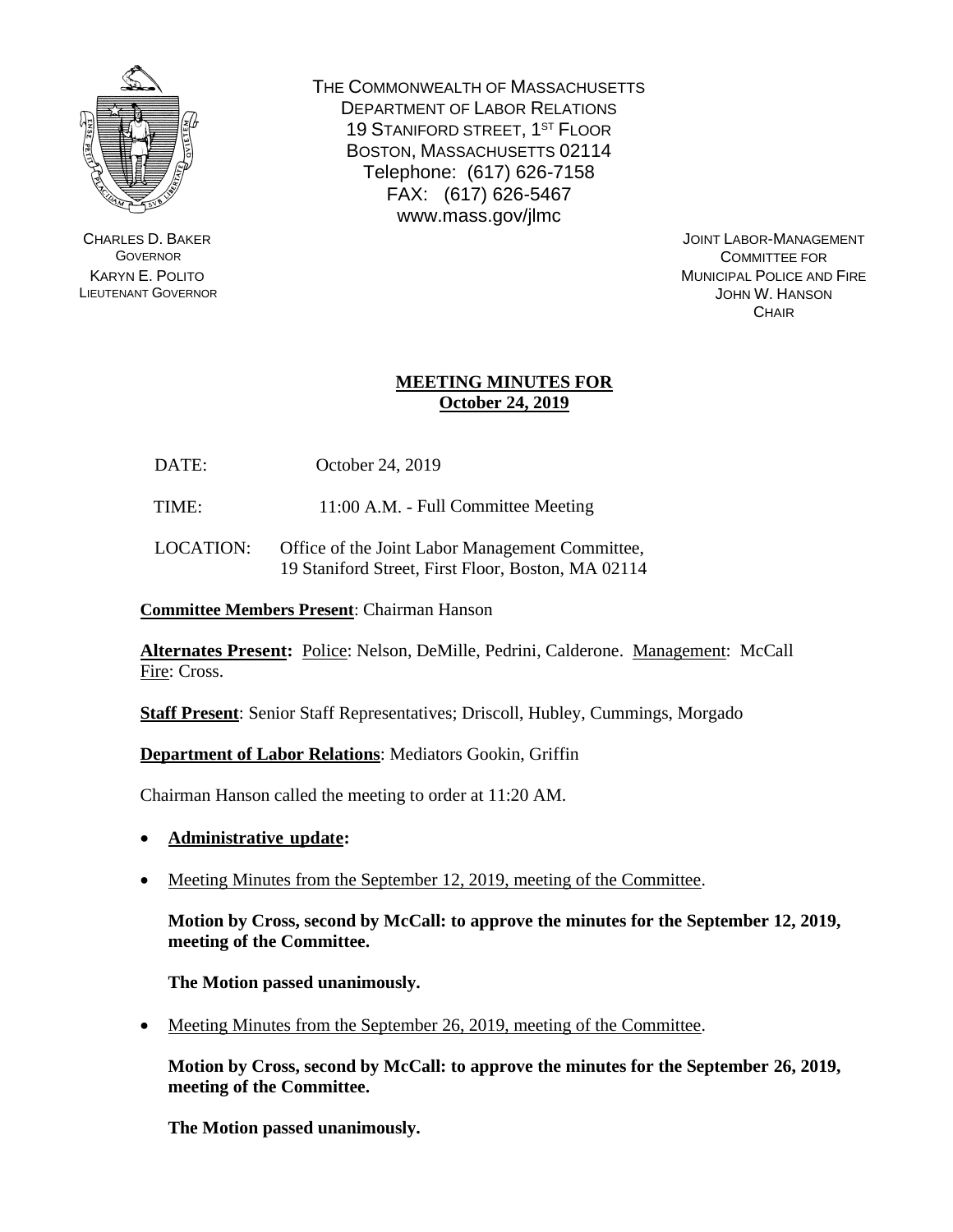# • **Chairman's Report:**

The Chairman discussed drafting guidance for arbitration panels.

# • **Petition, Jurisdiction, Awaiting Funding List (AFL) and Other Cases:**

|           |                                                                                                                                                                                                                                                                                                                                                                 | <b>Case Number Organization</b>    | <b>Mediator/Sr. Staff</b> |  | <b>Topic/Vote/Action</b>   |  |  |
|-----------|-----------------------------------------------------------------------------------------------------------------------------------------------------------------------------------------------------------------------------------------------------------------------------------------------------------------------------------------------------------------|------------------------------------|---------------------------|--|----------------------------|--|--|
| $\bullet$ | 19-7283                                                                                                                                                                                                                                                                                                                                                         | <b>Foxborough Police</b>           | JG,DC,DJM                 |  | Move to Awaiting Funding   |  |  |
|           |                                                                                                                                                                                                                                                                                                                                                                 | Mr. Morgado briefed the Committee. |                           |  |                            |  |  |
|           | Motion by Nelson, second by McCall: to move the case to the Awaiting Funding List.                                                                                                                                                                                                                                                                              |                                    |                           |  |                            |  |  |
|           | The Motion passed unanimously.                                                                                                                                                                                                                                                                                                                                  |                                    |                           |  |                            |  |  |
| $\bullet$ | 19-7434                                                                                                                                                                                                                                                                                                                                                         | N. Attleborough Police             | CG,DC,GD                  |  | Jurisdiction               |  |  |
|           |                                                                                                                                                                                                                                                                                                                                                                 | Ms. Gookin briefed the Committee.  |                           |  |                            |  |  |
|           | Motion by Nelson, second by McCall: to take jurisdiction in the case of the North Attleborough Police<br>Patrol Officers Association and the Town of North Attleborough, JLM-19-7434.                                                                                                                                                                           |                                    |                           |  |                            |  |  |
|           | The Motion passed unanimously.                                                                                                                                                                                                                                                                                                                                  |                                    |                           |  |                            |  |  |
|           | Motion by Nelson, second by McCall: to assign the following Committee members to the case of the<br>North Attleborough Police Patrol Officers Association and the Town of North Attleborough, JLM-19-<br>7434: Perreira/ Pedrini for Police and Johnson for Management as so designated and approved by the<br>Police and Management Chairs respectively.       |                                    |                           |  |                            |  |  |
|           |                                                                                                                                                                                                                                                                                                                                                                 | The Motion passed unanimously.     |                           |  |                            |  |  |
| $\bullet$ | 19-7435                                                                                                                                                                                                                                                                                                                                                         | N. Attleborough Superiors          | CG, DC, GD                |  | Jurisdiction               |  |  |
|           |                                                                                                                                                                                                                                                                                                                                                                 | Ms. Gookin briefed the Committee.  |                           |  |                            |  |  |
|           | Motion by Nelson, second by McCall: to take jurisdiction in the case of the North Attleborough<br>Professional Police Officers Association and the Town of North Attleborough, JLM-19-7435.                                                                                                                                                                     |                                    |                           |  |                            |  |  |
|           | The Motion passed unanimously.                                                                                                                                                                                                                                                                                                                                  |                                    |                           |  |                            |  |  |
|           | Motion by Nelson, second by McCall: to assign the following Committee members to the case of the<br>North Attleborough Professional Police Officers Association and the Town of North Attleborough, JLM-<br>19-7435: Perreira/ Pedrini for Police and Johnson for Management as so designated and approved by<br>the Police and Management Chairs respectively. |                                    |                           |  |                            |  |  |
|           | The Motion passed unanimously.                                                                                                                                                                                                                                                                                                                                  |                                    |                           |  |                            |  |  |
|           | 19-7467                                                                                                                                                                                                                                                                                                                                                         | Fairhaven Police                   | JG, DC, DJM               |  | <b>Tentative Agreement</b> |  |  |

| Mr. Morgado briefed the Committee and reported a tentative agreement. No action necessary. |  |
|--------------------------------------------------------------------------------------------|--|
|--------------------------------------------------------------------------------------------|--|

• 19-7526 Hudson Police DC, DJM Tentative Agreement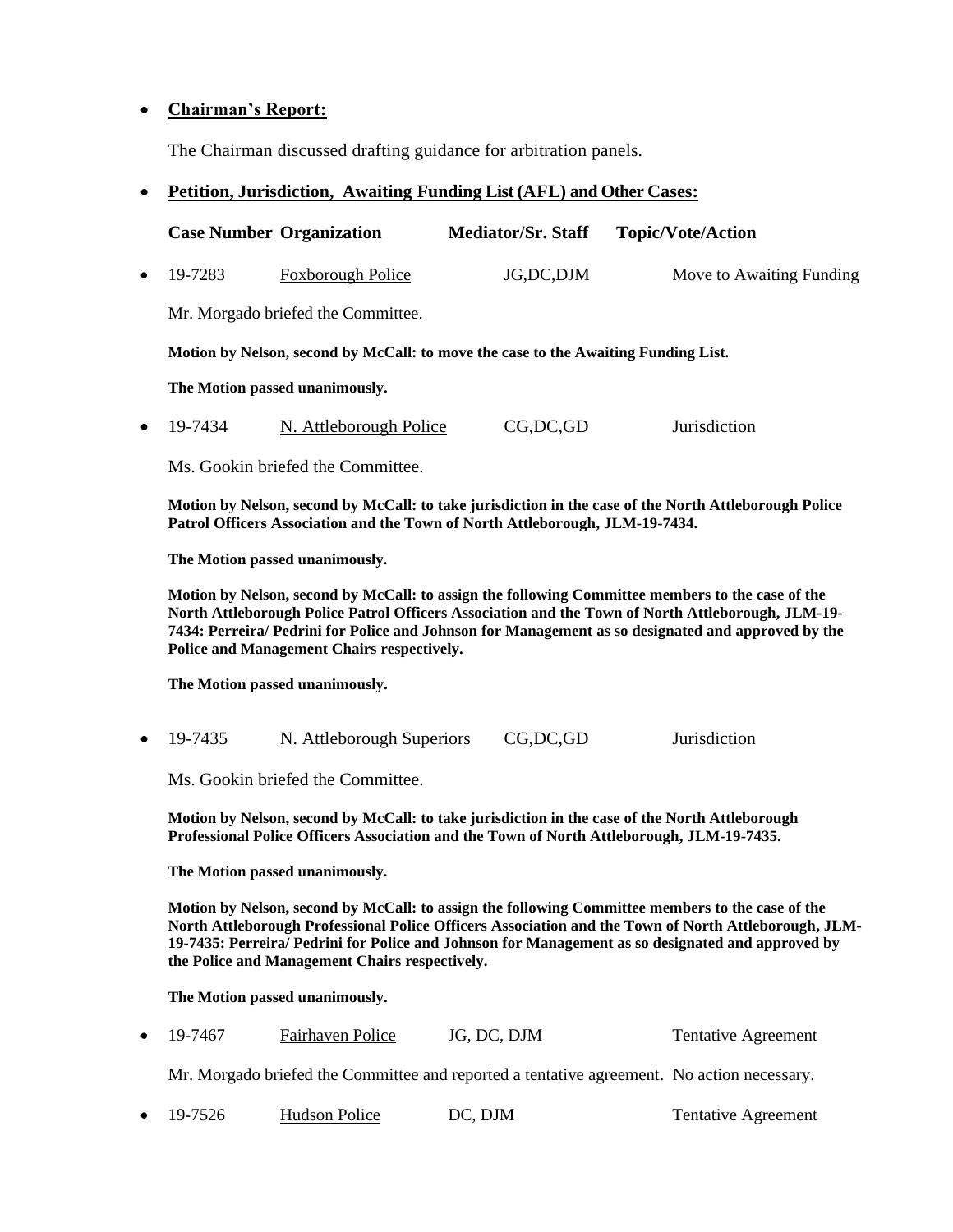Mr. Morgado briefed the Committee and reported a tentative agreement. No action necessary.

• 17-6081 Lawrence Police Superiors DC, GD Tentative Agreement

Mr. Cummings briefed the Committee and reported a tentative agreement. No action necessary.

| $\bullet$ 18-6538 | Lawrence Police | DC, GD | Vote to $3(a)$ Hearing      |
|-------------------|-----------------|--------|-----------------------------|
|                   |                 |        | <b>Add Committee Member</b> |

Mr. Cummings briefed the Committee.

**Motion by Nelson, second by McCall: to find that in the matter of the Lawrence Patrolmen's Association and the City of Lawrence, JLM-18-6538, the issues have remained unresolved for an unreasonable period of time resulting in the apparent exhaustion of the process of collective bargaining, and that the Committee vote to hold a hearing pursuant to Section 1, subsection 3(a), as set forth in Chapter 589 of the Acts of 1987, with the panel members consisting of DeMille (Labor) and Mazzarella (Management), or other Committee members and/or senior staff that may be substituted as necessary by the respective Labor and/or Management Chairs pursuant to the rules, policies, and procedures of the Committee, and any other applicable provisions of law, with said panel to be chaired by John Hanson.**

**The Motion passed unanimously.**

**Mr. Nelson designated William DeMille to substitute as Committee Member in this Case.**

| $\bullet$                                           | 18-6589                                                                                                      | <b>Salem Police</b>             | HB, DC, DJM  | Move to Awaiting Funding   |  |  |
|-----------------------------------------------------|--------------------------------------------------------------------------------------------------------------|---------------------------------|--------------|----------------------------|--|--|
|                                                     | Mr. Cummings briefed the Committee.                                                                          |                                 |              |                            |  |  |
|                                                     | Motion by Nelson, second by McCall: to move the case to the Awaiting Funding List.                           |                                 |              |                            |  |  |
|                                                     | The Motion passed unanimously.                                                                               |                                 |              |                            |  |  |
| $\bullet$                                           | 18-6753                                                                                                      | <b>Beverly Police</b>           | DC,DJM       | Move to Awaiting Funding   |  |  |
| Mr. Cummings and Mr. Morgado briefed the Committee. |                                                                                                              |                                 |              |                            |  |  |
|                                                     | Motion by Nelson, second by McCall: to move the case to the Awaiting Funding List.                           |                                 |              |                            |  |  |
|                                                     | The Motion passed unanimously.                                                                               |                                 |              |                            |  |  |
| $\bullet$                                           | 18-6752                                                                                                      | <b>Beverly Police Superiors</b> | $DC$ , $DJM$ | Move to Awaiting Funding   |  |  |
|                                                     | Mr. Cummings and Mr. Morgado briefed the Committee.                                                          |                                 |              |                            |  |  |
|                                                     | Motion by Nelson, second by McCall: to move the case to the Awaiting Funding List.                           |                                 |              |                            |  |  |
|                                                     | The Motion passed unanimously.                                                                               |                                 |              |                            |  |  |
| $\bullet$                                           | 18-6905                                                                                                      | <b>Dracut Fire</b>              | JOEH, DJM    | <b>Tentative Agreement</b> |  |  |
|                                                     | Mr. Morgado and Mr. Hubley briefed the Committee and reported a tentative agreement. No action<br>necessary. |                                 |              |                            |  |  |
|                                                     | 18-6957                                                                                                      | <b>Lowell Police</b>            | DC,DJM       | Vote to Arbitration        |  |  |

Mr. Cummings briefed the Committee.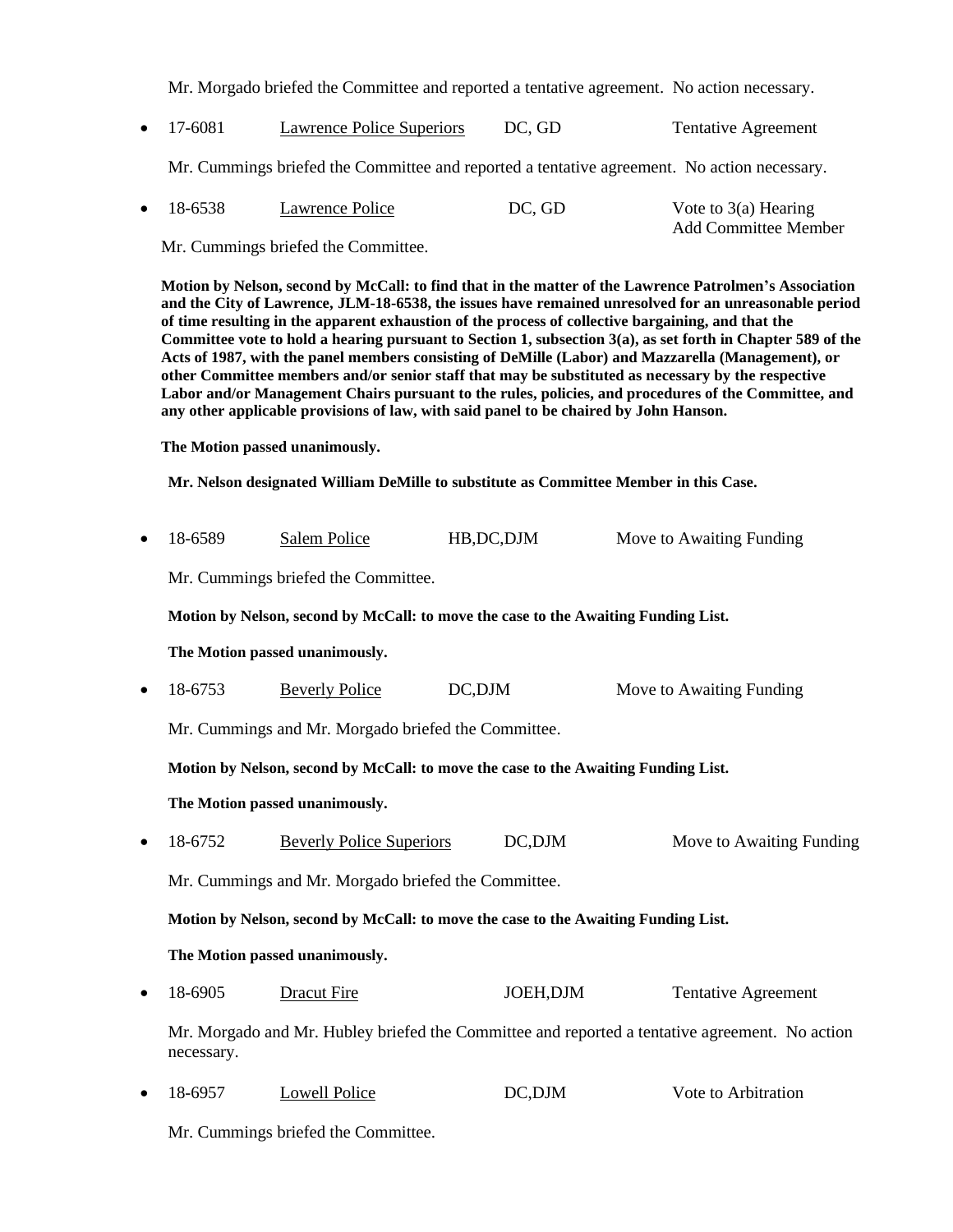**Motion by Nelson, second by McCall: to find in the matter of the Lowell Police Association and the City of Lowell, JLM-18-6957, that there is an apparent exhaustion of the processes of collective bargaining which constitutes a potential threat to public welfare and that the Committee vote to send this case to arbitration by a tripartite panel consisting of John Nelson (Labor) and Dean Mazzarella (Management) and/or other Committee members and/or senior staff that may be substituted as necessary by the respective Labor and/or Management Chairs pursuant to the rules, policies and procedures of the Committee, and any other applicable provisions of law, and a neutral selected in accordance with the Committee's rules, policies and procedures, on an issue by issue basis, with said issues having been identified at the October 3, 2019, hearing held pursuant to Section 1, Subsection 3(a), of Chapter 589 of the Acts of 1987.**

**The Motion passed unanimously.**

18-7036 Watertown Police Superiors DC, DJM Funded Remove

Mr. Morgado briefed the Committee.

**Motion by Nelson, second by McCall: to remove the case from the Committee's docket as the contract has been funded.**

**The Motion passed unanimously.**

• 19-7265 West Springfield Fire JOEH,GD Vote to Arbitration

Mr. Hubley and Mr. Driscoll briefed the Committee.

**Motion by Cross, second by McCall: to find in the matter of the West Springfield Fire Fighters, Local 2212, IAFFand the Town of West Springfield, JLM-19-7265, that there is an apparent exhaustion of the processes of collective bargaining which constitutes a potential threat to public welfare and that the Committee vote to send this case to arbitration by a tripartite panel consisting of Robert Taylor (Labor) and William Mahoney (Management) and/or other Committee members and/or senior staff that may be substituted as necessary by the respective Labor and/or Management Chairs pursuant to the rules, policies and procedures of the Committee, and any other applicable provisions of law, and a neutral selected in accordance with the Committee's rules, policies and procedures, on an issue by issue basis, with said issues having been identified at the October 3, 2019, hearing held pursuant to Section 1, Subsection 3(a), of Chapter 589 of the Acts of 1987.**

**The Motion passed unanimously.**

• 18-6933 Haverhill Police Superiors DC,DJM Funded Remove

Mr. Morgado briefed the Committee.

**Motion by Nelson, second by McCall: to remove the case from the Committee's docket as the contract has been funded.**

**The Motion passed unanimously.**

• 19-7385 Palmer Police SJS Funded Remove

Mr. Morgado briefed the Committee.